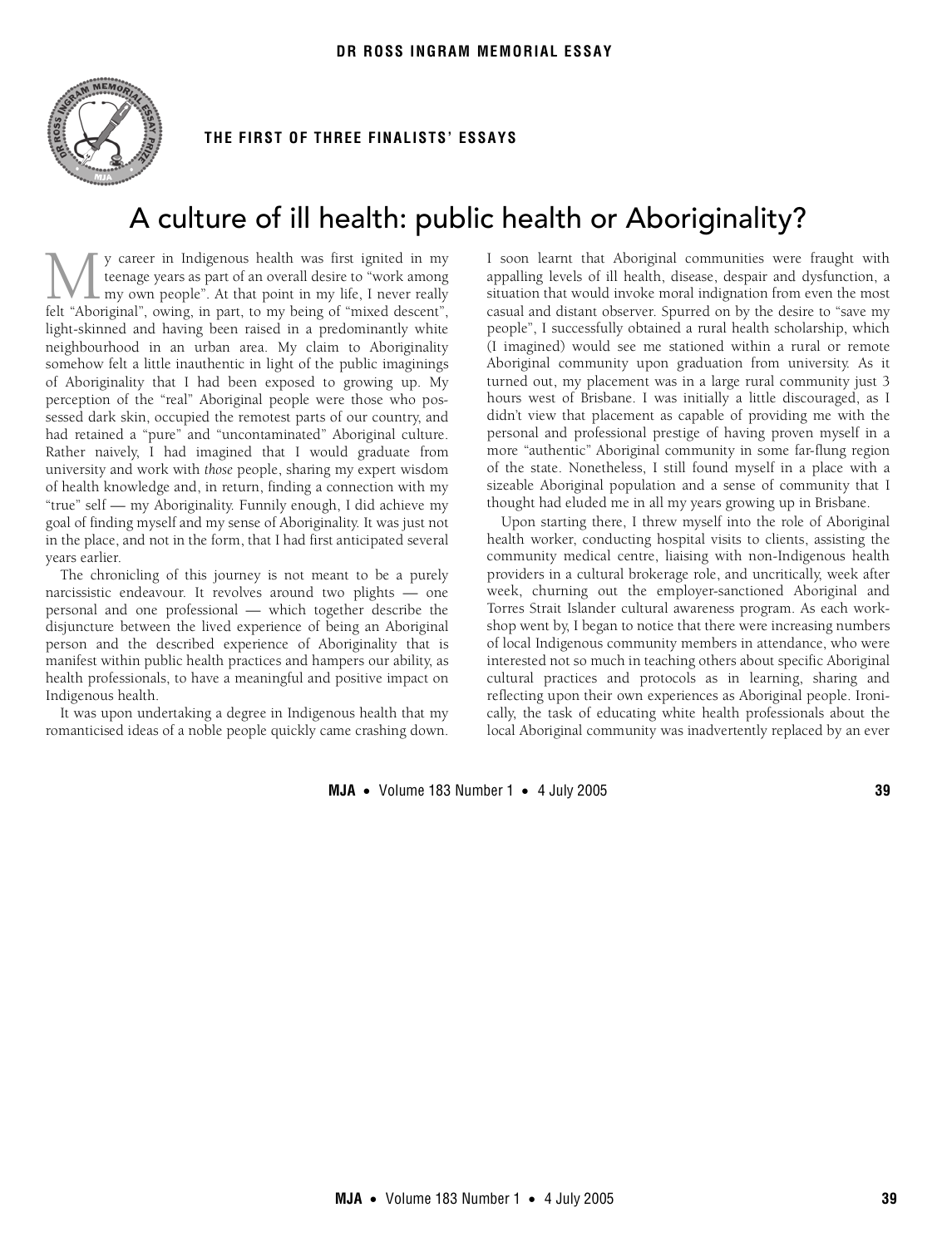#### <span id="page-1-0"></span>**Commitment to family and community among Indigenous people (quotes from a study by Brough et al[4](#page-2-0))**

"My wife's cousin rings up from Cairns, said, oh some fellas come down for hospital and they want a place to stay. . . . They all say [name's] daughter, down there in Brisbane, you go stay with her anytime. Because dad was always taking in the homeless up in Cairns."

"To me, being involved in the community is something that, if you identify as being Aboriginal, then that's part and parcel of what you give back to it by being involved in your community."

"Weddings, sporting events, NAIDOC Week. Sometimes it can be as little as a performing arts thing. People will turn up . . . especially if it's got some Indigenous input in there . . . they'll turn up to those events. They're good events because usually people are feeling high in spirit because it's something that . . . because there's an Indigenous input (might be Indigenous actors), so they feel proud and good about themselves. This person put on a good play and there's lots of white people there too, so that this white person can see black fellows from a different side and it makes black fellows proud and feel good."

NAIDOC = National Aboriginal and Islander Day Observance Committee.

more important task of connecting local Indigenous people with their own experiences, their own histories and their own cultures.

Similarly, most community members appeared less interested in engaging in the traditional health education campaign of our health service, and instead were much more enthused about cultural revival in the form of NAIDOC Week\* celebrations, cultural programs for young people, and sharing their own stories of strength and survival. At the time, I was a little troubled by this because, as a health worker, I was meant to be talking up health, not culture. The two seemed to lie in opposition to each other. My supervisor — a non-Indigenous nurse who had never engaged with the local Aboriginal community outside of a nurse–patient relationship at the local hospital — appeared annoyed and concerned about my inability to persuade the community to engage in the "real" health work. Rather than reflect upon the failings of our health service, she, and many of my non-Indigenous colleagues, saw this predicament as just further "evidence" of the passivity, dependency, and non-compliant nature of our mob, which in turn could be explained away as the "real" cause of our ill health. Any efforts on my part to celebrate Aboriginal culture and community were considered a contradiction within our health service, because of the assumed unhealthiness of the Aboriginal experience.

I began to reflect upon the reasons for the Indigenous community's disengagement with health education and started to question the way in which our communities had been constructed within this practice. Within the health care system, no value or worth was attached to being Aboriginal, as the success of the system was measured solely by its ability to bring the health of Indigenous people up to the same level as that experienced by non-Indigenous Australians. Underlying the quest to reduce health inequalities lay first the assignment of inferior status to Aboriginal people within health education programs. Is it actually any wonder, then, that we'd have to beg "Aunty" to come along to a presentation where she was depicted as nothing more than a subset of problems and unhealthy afflictions that could be remedied by simply telling her

to eat better and exercise more? I remember feeling shame about having enticed community members to a workshop for a free feed, only to have them subjected to the paternalism of visiting health professionals, who, by virtue of their occupation alone, assumed they could completely disregard cultural and community protocols and that they were instantaneously authorised to speak to our old people as a parent would to a child. As time went by, I began to feel that health promotion in the form of health education was not empowering, but rather disempowering, to our mob. Under this system, we are seen as nothing more than a group of people who just don't know what is good for us.

And herein lay a strong contradiction between what I had been taught as a health professional and what I had learnt and experienced as an Aboriginal person. Health promotion was, I thought as a health professional, meant to empower people.<sup>[1](#page-2-1)</sup> Aboriginality, I thought as an Aboriginal person, was about pride, strength, determination and survival — survival of our people, our communities and our cultures. Why then does Indigenous health discursively reverberate around the inadequacies, impairment and hopelessness of our people, families and communities? Yes, sure, the status of Indigenous health is "appalling". We have countless reports, studies, investigations and inquiries to remind us and reinforce the nature and breadth of these problems.<sup>2,[3](#page-2-3)</sup> But my question remains — so then what? What is left of us that we can draw from to make some improvement to our lot in life? I find it hard to just passively accept, as both an Indigenous person and as a health professional, that Indigenous communities have nothing to bring to the table in efforts to improve our own health.

A few years after I began my rural placement, on returning home to Brisbane, I continued working in the field of Indigenous health, this time in the role of project officer for an urban Indigenous health promotion project that critically challenged these assumptions. It was through this project that I was able to realise how health promotion could equate to more than just health education. Here I was able to work in a manner that sought to uncover and support the true assets of our communities. Perhaps one of the most conspicuous strengths, which community members continually spoke of, was strength in identity — the persistence of Aboriginality within ourselves, our families and our communities.<sup>[4](#page-2-0)</sup> Here identity was not simply a label or name, a series of health issues, or even a stereotypical depiction, but a very complex, dynamic and fluid entity that provided a resource for everyday living. For instance, a vast number of social resources were derived from large family and community networks, and the values attributed to one's Aboriginal identity produced a reciprocal exchange whereby individuals felt a strong sense of commitment to their community [\(Box](#page-1-0)). The result of this participation, such as community organisations and community events, was a source of strength and pride for many of the respondents. It should hardly be surprising, however, that there is something resourceful about Aboriginal identity, given that it has endured over 200 years of active attempts to remove, deny and delegitimise it.

It was here that I made my connection. What resonated most with me was the persistence and diversity of our Aboriginality, which I had witnessed and experienced myself as an Aboriginal person, having lived and worked in both rural and urban Aboriginal communities. All this time, I had been seeking a version of Aboriginality that was simply not mine. So, exactly whose version of Aboriginality was it? My search for answers has led me to undertake a PhD in Indigenous health, to examine how the concept of Aboriginality has been constructed within public health

<sup>\*</sup> NAIDOC (National Aboriginal and Islander Day Observance Committee) Week is an annual event that celebrates Aboriginal and Torres Strait Islander cultures throughout Australia.